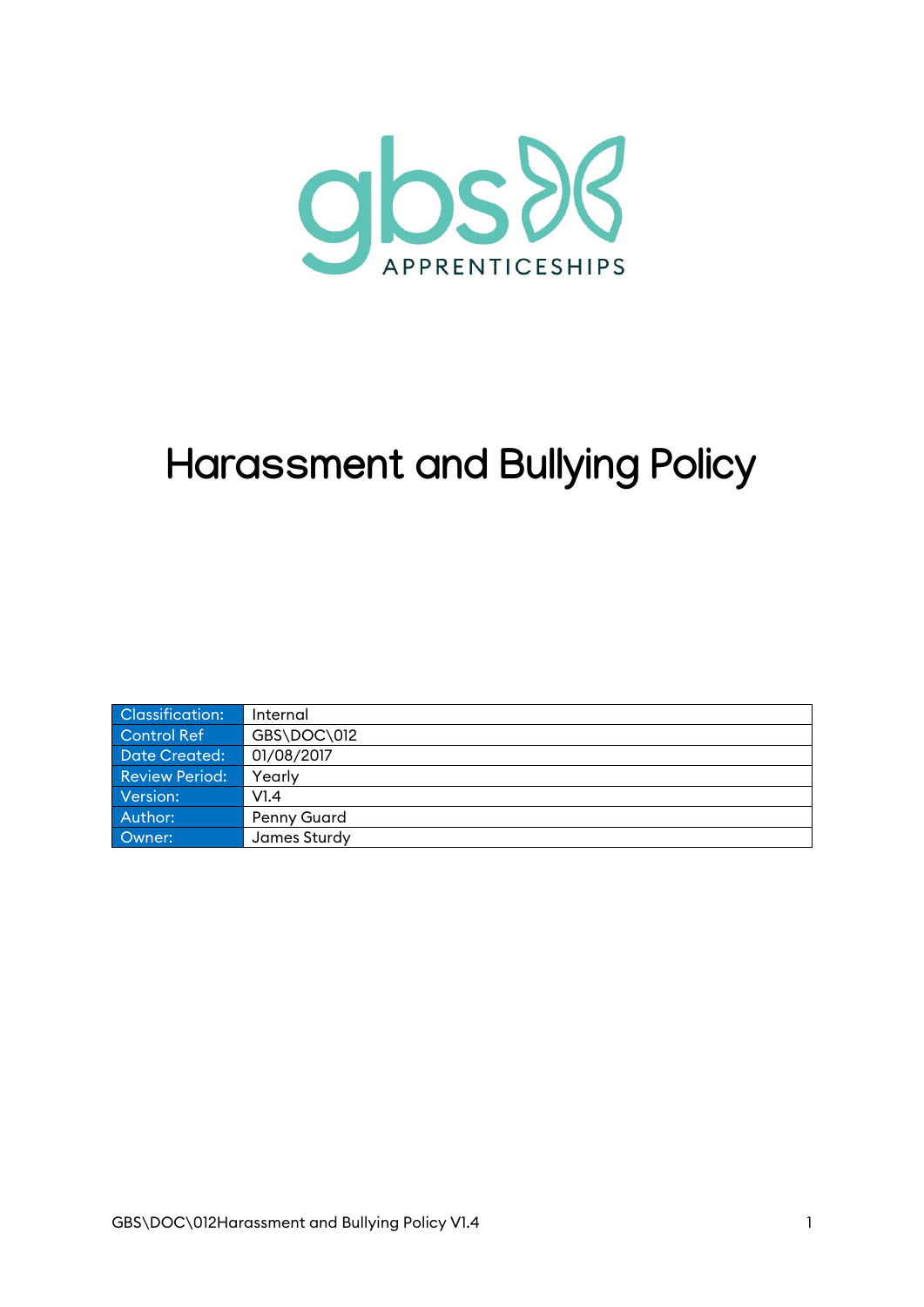#### Version Control

| Author              | <b>Change Description</b>    | Date       | Version |
|---------------------|------------------------------|------------|---------|
| <b>Penny Guard</b>  | Initial Draft                | 31/07/2017 | 0.1     |
| <b>Steven Guard</b> | <b>Approved Version</b>      | 01/08/2017 | 1.0     |
| James Sturdy        | Updated Policy in new format | 04/08/2018 | 1.1     |
| James Sturdy        | Added version control        | 28/11/2018 | $1.2\,$ |
| <b>Penny Guard</b>  | <b>Updated format</b>        | 01/09/2020 | 1.3     |
| John Cusworth       | <b>Annual Review</b>         | 12/08/2021 | 1.4     |

#### Reviewers

| <b>Name</b>   | Title / Role                          | Date Issued | Version |
|---------------|---------------------------------------|-------------|---------|
| James Sturdy  | <b>Head of Quality and Compliance</b> | 04/08/2018  | 0.1     |
| James Sturdy  | Head of Quality and compliance        | 28/11/2018  | 1.2     |
| Penny Guard   | <b>Quality Director</b>               | 01/09/2020  | 1.3     |
| John Cusworth | Director                              | 12/08/2021  | 1.4     |

#### Approved by

| <b>Name</b>  | Title / Role                   | Date Approved   Version |  |
|--------------|--------------------------------|-------------------------|--|
| Steven Guard | CEO                            | 01/08/2018              |  |
| James Sturdy | Head of Quality and Compliance | 04/08/2018              |  |
|              |                                |                         |  |

#### Post Approval Distribution

| Name      | Title / Role | Date<br><b>Distributed</b> | Version |
|-----------|--------------|----------------------------|---------|
| All Staff | N/A          | 04/08/2018                 | 1.0     |
| All Staff | N/A          | 28/11/2018                 | 1.2     |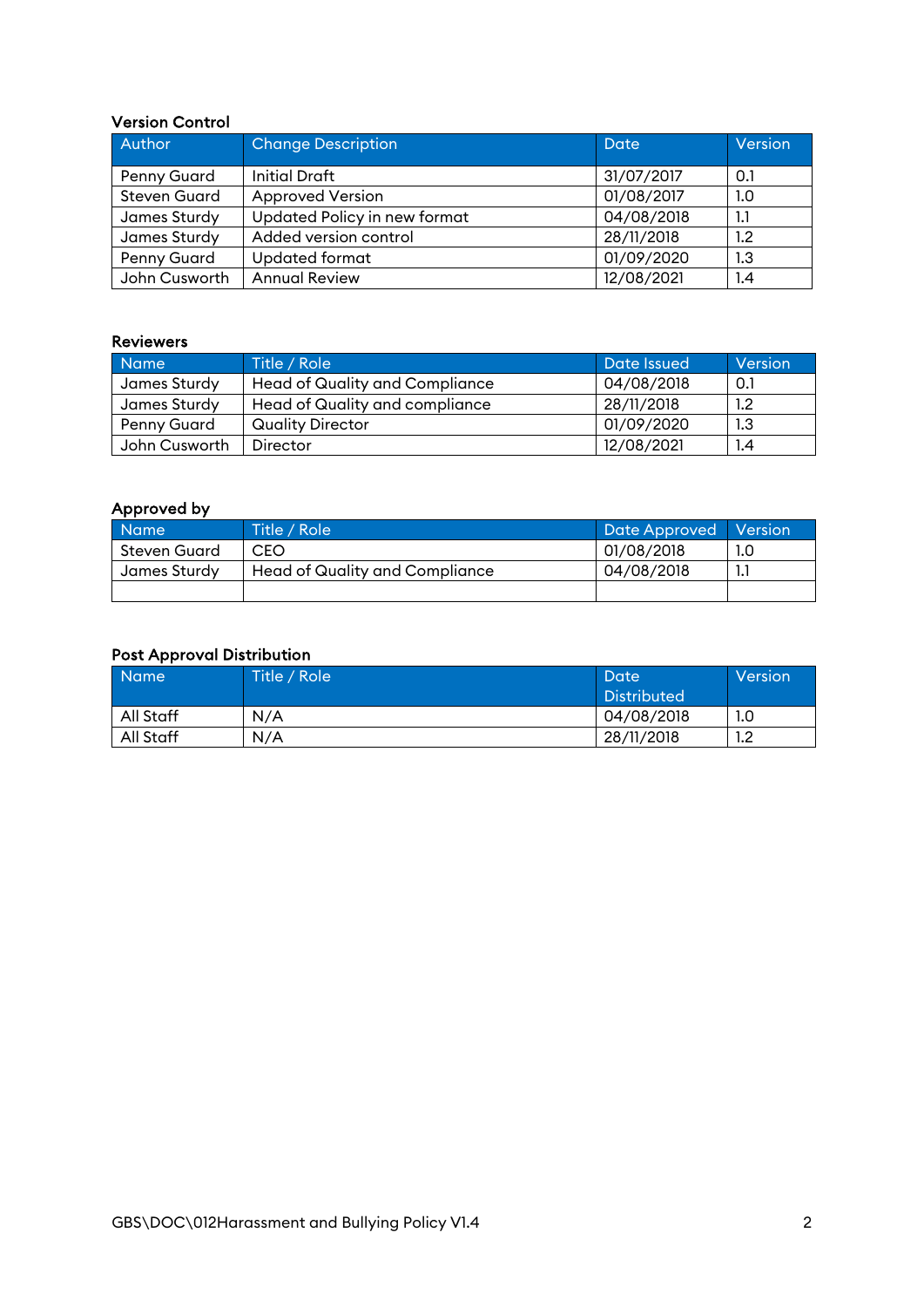# Contents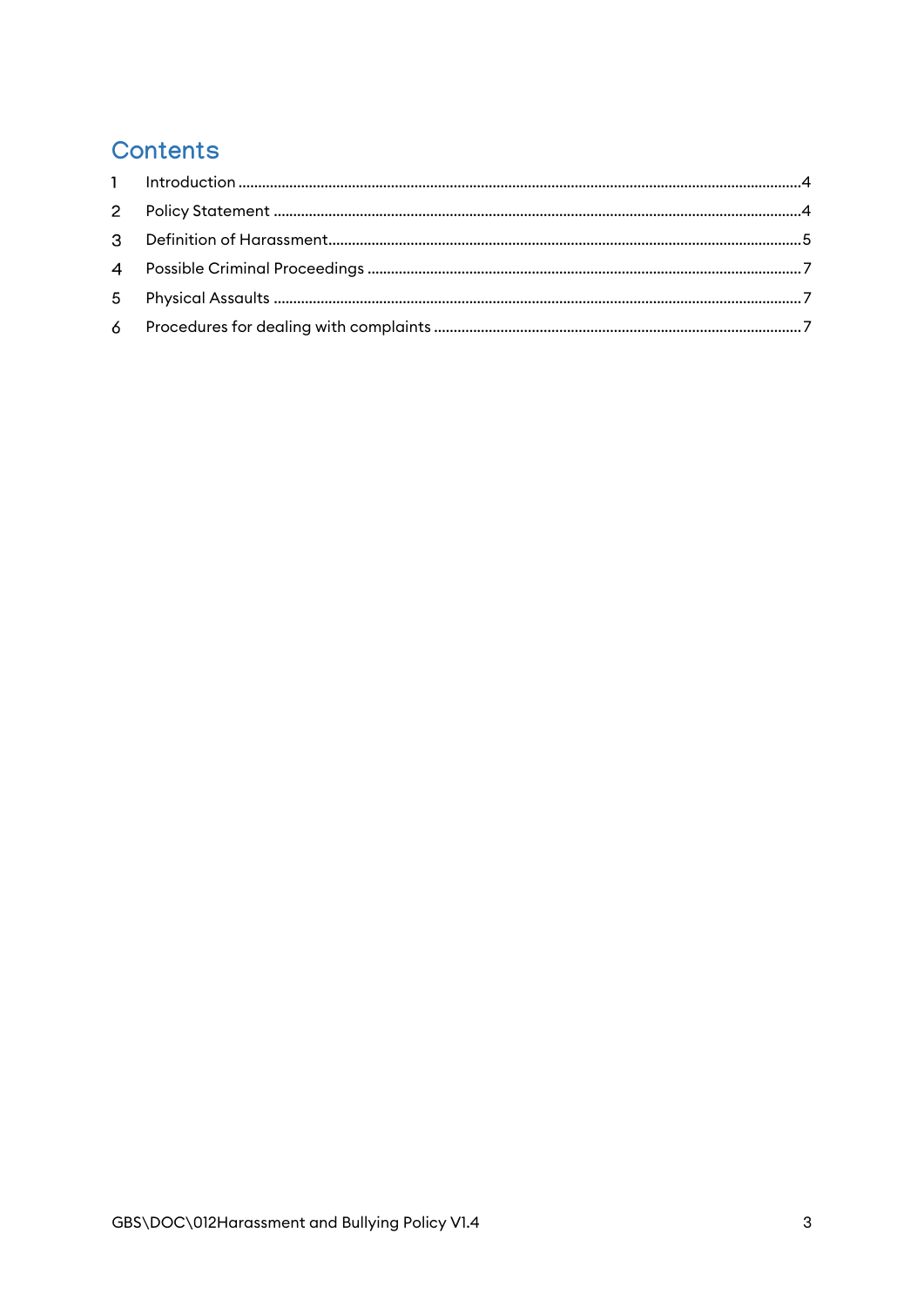# <span id="page-3-0"></span>Introduction

Guard Business Solutions has a duty to foster an environment in which students, staff and those associated with learning and development activities may work and study effectively. Unwelcome behaviour of the kind described in this Policy Statement is unacceptable.

All members of Guard Business Solutions, staff and students, are responsible for ensuring that individuals do not suffer sexual, racial or any other form of harassment, and that they are encouraged and supported in any legitimate complaint.

Harassment may occur where the harasser has a position of authority or in other contexts (for example, by students of fellow students or of staff members). Guard Business Solutions Harassment and Bullying Policy and Procedures detailed here should be adopted in any case where harassment of a student may have taken place.

Students will be made aware of the policy at the time of enrolment, Induction and in the learner handbook. It is also published on Guard Business Solutions website so is accessible to all. A parallel document covers staff.

# <span id="page-3-1"></span>2 Policy Statement

Guard Business Solutions is committed to a working, learning and living environment that is free of discrimination and intimidation. Harassment may seriously worsen working and social conditions for staff and students at Guard Business Solutions and therefore any incidents of harassment will not be tolerated, will be regarded extremely seriously and may be grounds for disciplinary action including dismissal or expulsion."

This means that:

- Guard Business Solutions, through its appointed Safeguarding Officers, will take prompt action on becoming aware that incidents involving alleged harassment have taken place.
- Harassment may be grounds for disciplinary action including formal warnings, suspension, transfer or dismissal (if involving a member of staff).
- Any unwarranted allegations of harassment, made in bad faith with malicious intent, may also be grounds for disciplinary action which may include formal warnings, suspensions, transfer students subjected to harassment should raise the matter using the procedures outlined below.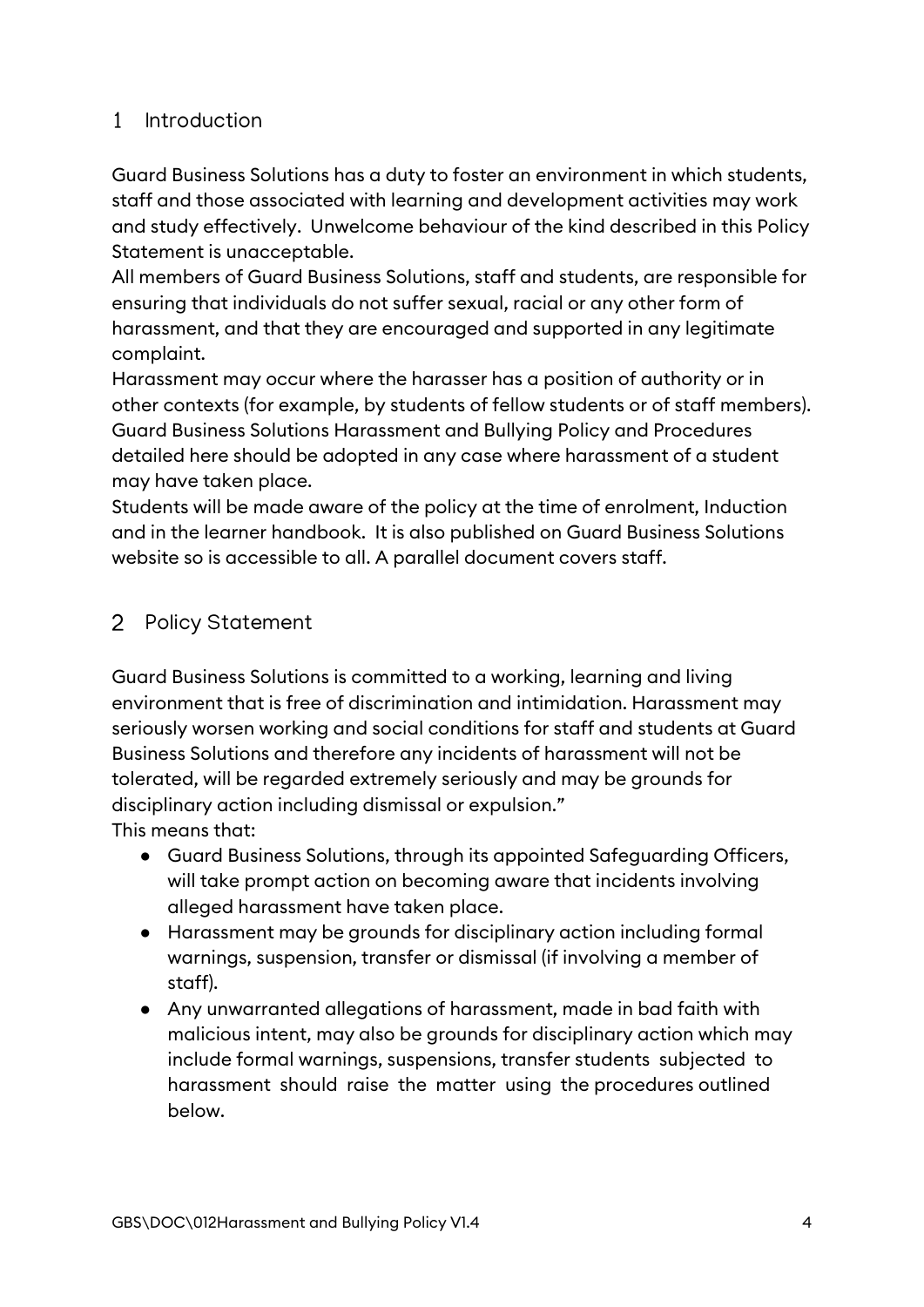Complaints will be handled with all possible speed and confidentiality. In dealing with the complaint Guard Business Solutions will take such measures as are practicable to minimise anxiety for the individual concerned and conduct an investigation of the complaint in order to bring about a fair resolution.

#### <span id="page-4-0"></span> $\mathcal{E}$ Definition of Harassment

Guard Business Solutions defines harassment as unwanted conduct which has the purpose or effect of (a) violating another person's dignity, or (b) creating an intimidating, hostile, degrading, humiliating or offensive environment. Harassment can take many forms, occurs in a variety of circumstances and may be directed at an individual or group of individuals. It is not the intention of the harasser, but the conduct itself and the impact on the recipient, which determines what constitutes harassment. The impact of harassment can result in the recipient feeling discomfort or humiliation and may adversely affect the recipient's performance, undermine security or prospects, or create a threatening or intimidating learning or living environment. It may provoke aggressive, retaliatory attitudes and actions. Certain behaviour will be, by its nature or severity, unwelcome even on a single occasion.

Social interaction in Guard Business Solutions involving mutually acceptable behaviour should be distinguished from harassment. However, it should be borne in mind that what is initially acceptable to some may be offensive to others, and what is acceptable between persons A and B may not be acceptable to person C. The key element in harassment is that it is the conduct that is repeated, unwanted, unreasonable and offensive to the recipient. Harassment and bullying can encompass matters relating to sex, sexual orientation, gender, gender reassignment, race or ethnic or national origins, socio-economic status, age, religion or similar philosophical belief, union membership or disability.

Examples of harassment include:

- Unnecessary touching;
- Unwanted physical contact or physical attack;

• Offensive, suggestive or derogatory remarks, gestures, mockery, taunts, pranks, jokes, insults or ridicule; in person, on the telephone, by emails or social networking sites

- Verbal abuse, threats or intrusive questioning;
- Insulting remarks based on the grounds of personal appearance or personal circumstances;
- Using an individual's known disability to demoralise them;
- Leering at another individual's body;
- Compromising invitations or gifts;
- Requests or demands for sexual favours;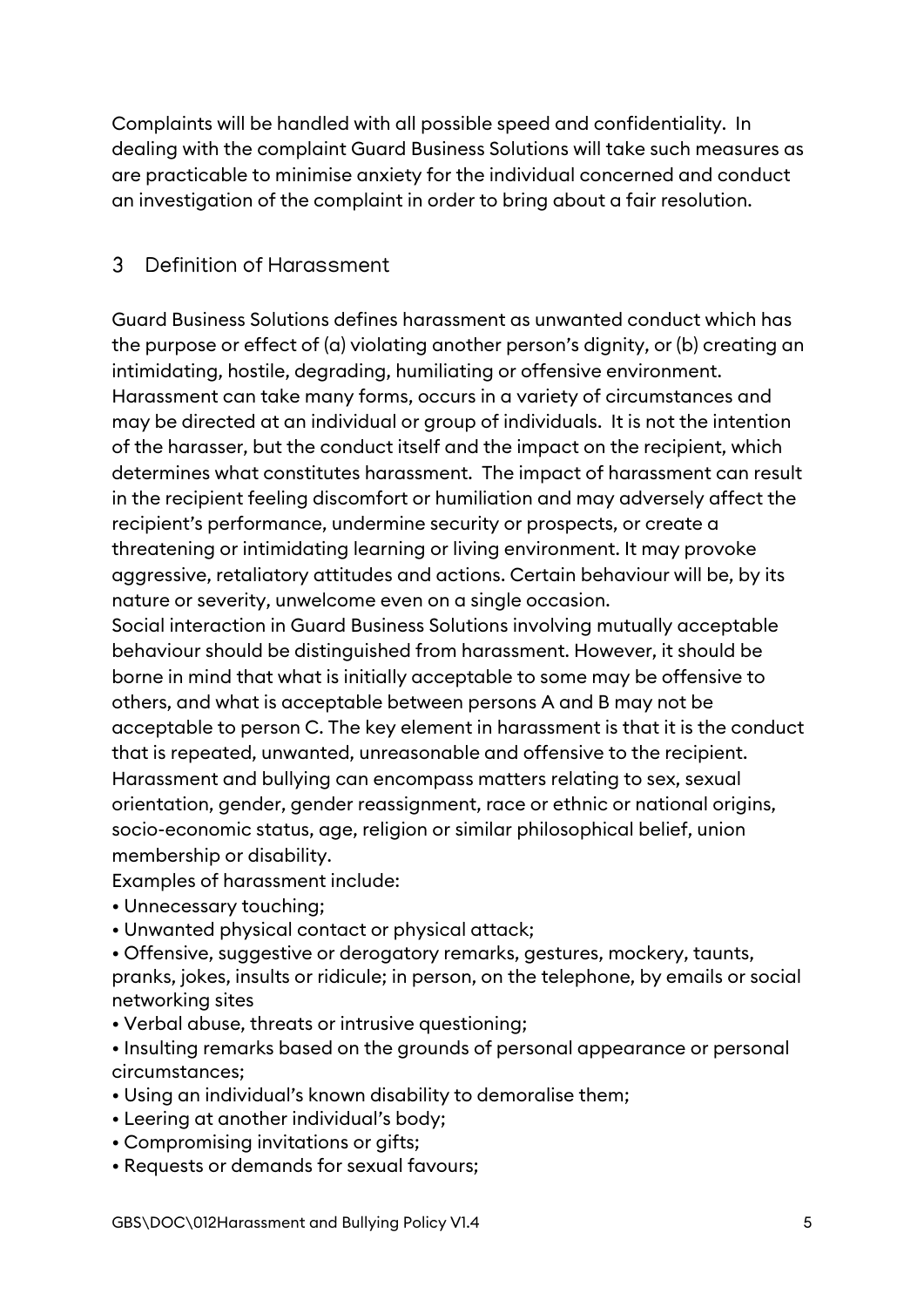• Circulation or displays of offensive, suggestive or degrading materials (such as pictures, graffiti or objects) in the teaching, learning, living or working environment;

• Sending of unwanted messages via e-mail and social networking sites;

• Ridicule for cultural differences such as appearance, dress, diet, religion or ethnic background;

• Subjecting an individual to group pressure;

• Derogatory or belittling remarks in front of others regarding appearance, work or personal attributes;

• Deliberately or repeatedly ignoring someone;

• Any comments which imply that gender, age, sexual orientation, disability, race or ethnic or

national origins, religious or other belief impairs the individual's ability to perform satisfactorily;

- Any other unwelcome physical, verbal or non-verbal conduct;
- Incitement to commit any such act.

Any difficulty in defining what constitutes harassment should not deter a student from complaining of behaviour which causes distress. Nor should anyone be deterred from making a complaint because of embarrassment or fear of intimidation or publicity. Guard Business Solutions will respect the sensitivity involved in harassment complaints and their consequences as well as the need for the utmost confidentiality. Students must comply with Guard Business Solutions procedures and regulations. The making of malicious, vexatious or spurious allegations may, however, give rise to action under the relevant disciplinary procedures for students.

#### Sexual Harassment

Sexual harassment includes unwelcome conduct of a sexual nature, or other conduct based on sex, affecting an individual's dignity, in the teaching, learning, living or working environments, which cause the recipient discomfort or humiliation.

#### Racial Harassment

Racial harassment includes unwelcome and/or repeated derogatory statements or racially derogatory remarks by individuals or groups based on race, colour, nationality or ethnicity, which are offensive or objectionable to the recipient. The harassment may relate to racial discrimination and may involve inappropriate racial comments or activities in the teaching, learning, living and working environments.

Racial harassment includes hostile or offensive acts or expressions by an individual of one racial or ethnic origin against an individual of another racial or ethnic origin, or incitement to commit such an act.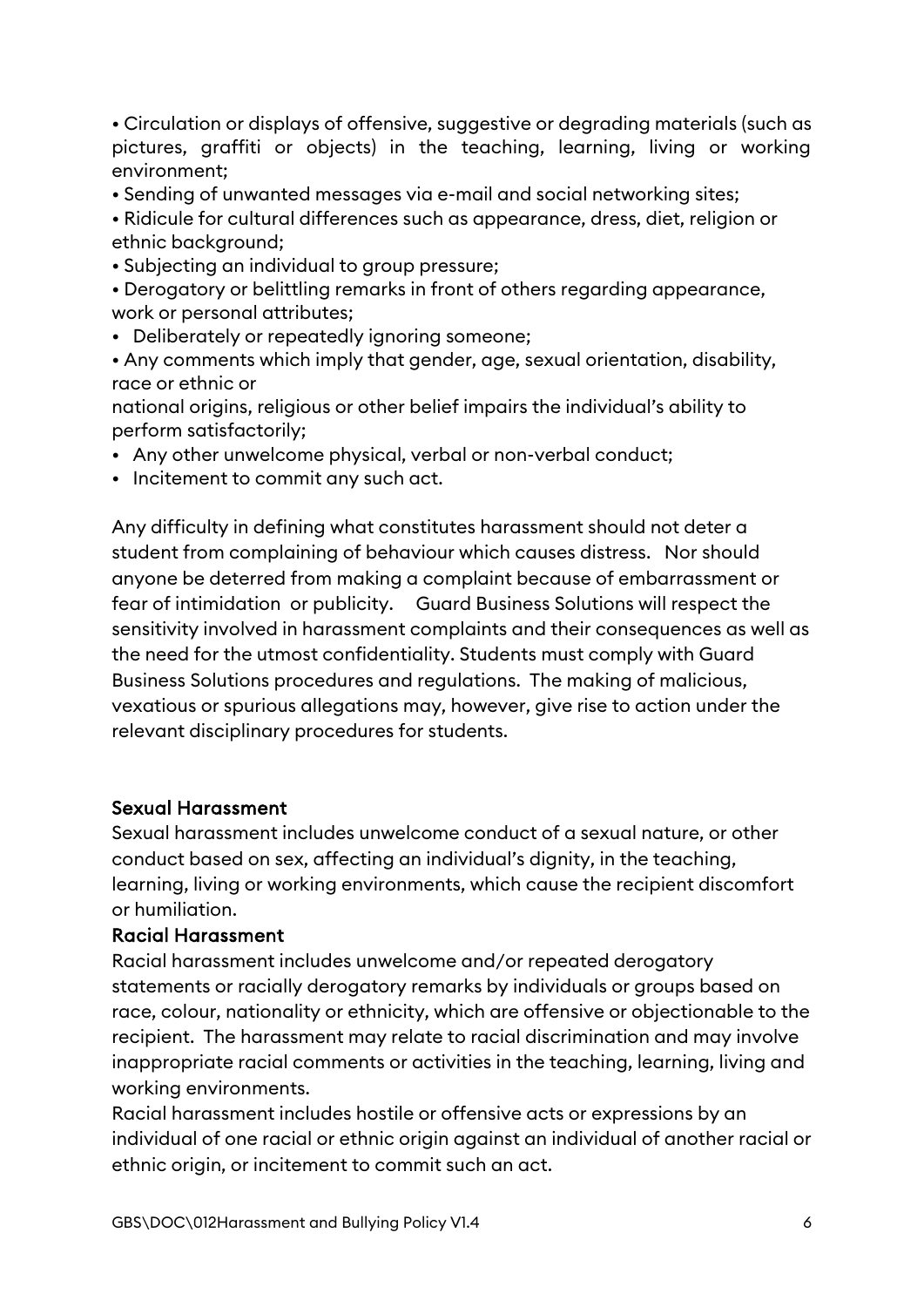## Personal Harassment

Personal harassment includes inappropriate comments or activities in the teaching, learning, living or working environments concerning an individual's disability, age, socio-economic group, sexual orientation, gender orientation, religion or any other form of personal victimisation.

### Bullying

Bullying is a particular form of personal harassment and may be characterised as offensive, intimidating, malicious or insulting behaviour, an abuse or misuse of power, position or knowledge through means intended to undermine, humiliate, denigrate or injure the recipient. It may occur in public or in private and may arise from the combination of an authoritarian personal style in the bully and a lack of assertiveness and self-confidence in the person being bullied. Examples of bullying include:

• Threats; abuse; public humiliation; ridicule; repeated shouting or swearing at an individual; undermining an individual; intimidating behaviour.

# <span id="page-6-0"></span>4 Possible Criminal Proceedings

In certain circumstances harassment can be unlawful behaviour contrary to statute law including general provisions regarding Breach of the Peace as well as specific provisions made in the Protection from Harassment Act 1997, which provides that the court must, under certain circumstances, attach a power of arrest to an interdict for the purpose of preventing abuse and sets out the circumstances and procedure under which a person can be detained.

#### <span id="page-6-1"></span>5 Physical Assaults

If you have been physically assaulted, seek help immediately and report the incident to the police.

# <span id="page-6-2"></span>6 Procedures for dealing with complaints

Many individuals subjected to harassment do not complain because they feel embarrassed, they are worried they will be victimised, or they do not want to get the harasser into trouble.

Guard Business Solutions operates a network of Harassment Advisers. The network comprises members of staff working in a variety of areas of Guard Business Solutions and students are free to make contact with any one of them. The Harassment Advisers are there to listen to what has happened, to provide help and support, and to explain the options, whether or not someone wishes to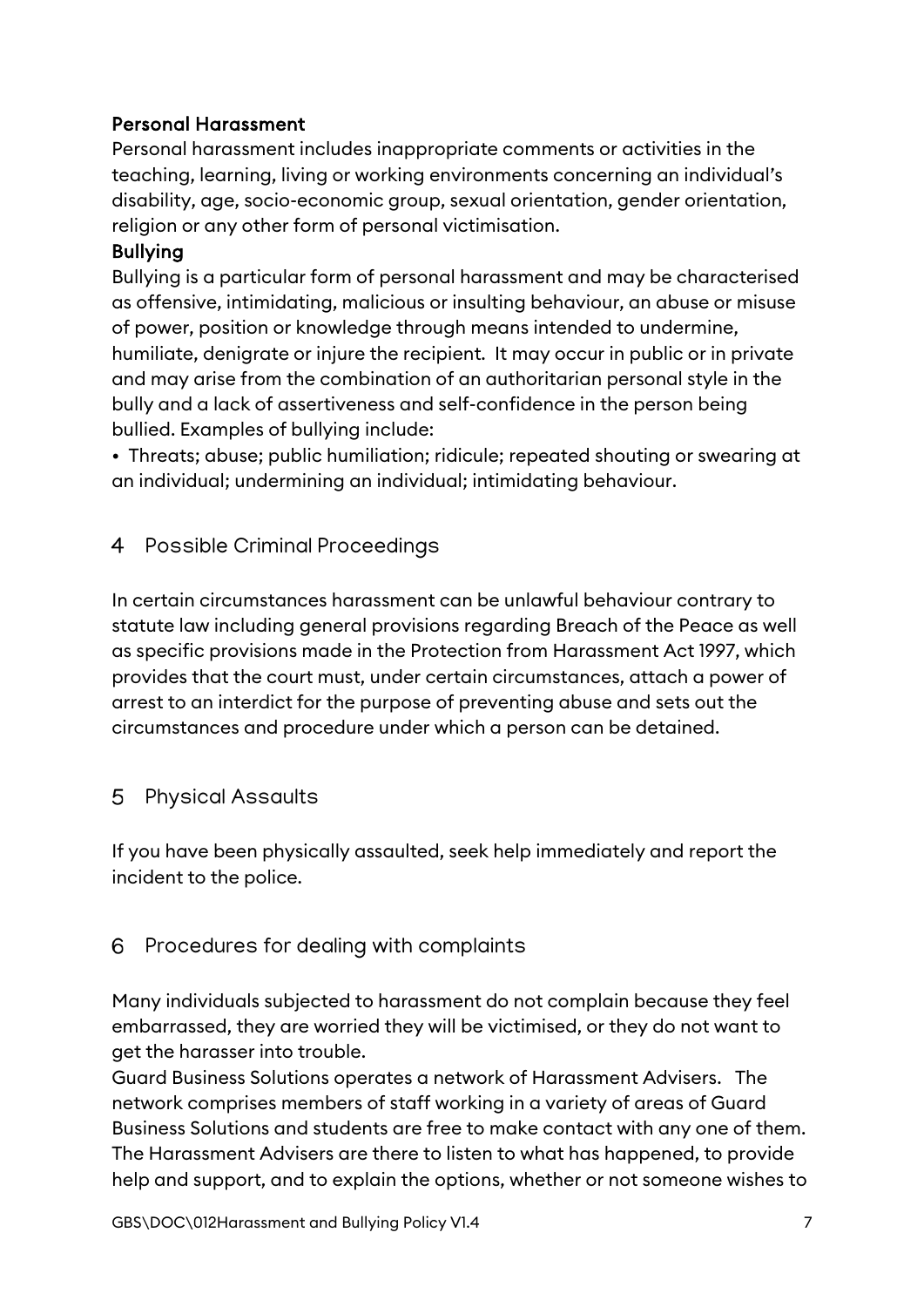make a formal complaint. They also have the names and addresses of external support groups and other professional bodies if referral is more appropriate. Guard Business Solutions guarantees that all complaints will be taken seriously and will be investigated swiftly, and that all parties involved will be treated with respect. Victimisation as a result of a student raising a complaint of harassment will not be tolerated and will be treated as harassment and subjected to disciplinary action. Likewise students (and staff) will be protected from victimisation or discrimination for assisting in an investigation. There are two ways in which harassment may be dealt with: the informal approach and the formal approach, both of which are outlined below. In situations where a student feels at serious risk of harm from another student, they should report this to one of the designated Safeguarding Officers as soon as possible and Guard Business Solutions will aim to process this complaint as a matter of urgency and where necessary involve the Police.

#### INFORMAL APPROACH

Any student who is being subjected to harassment in any form by a fellow student or a member of staff should not feel that it is his or her fault or that it has to be tolerated. If at all possible any student who feels subjected to harassment or bullying should consider telling the individual(s) concerned that their behaviour is causing offence and ask them to stop, indicating that such behaviour is interpreted as harassment as defined in this document. Such action may be sufficient to stop the offensive behaviour. It may be helpful to prepare for this by talking the situation through with a friend or colleague, practising what to say and making a note of specific examples of behaviour which have caused offence.

If this approach does not work or is not appropriate, support and guidance on how to take the matter forward can be obtained from one of the Harassment Advisers who may also be able to act as a mediator if the matter can be resolved informally.

It is not essential to approach the individual(s) informally and deciding not to do so will not prejudice any further complaint made.

If the harassment continues and/or cannot be dealt with as suggested above, an informal approach to a tutor, mentor, supervisor or manager, either in person or through one of the Safeguarding Officers or a designated friend may be more appropriate in order to resolve the matter informally. If it is considered more appropriate, advice may be sought from one of the Safeguarding Officers of Guard Business Solutions. The Designated Safeguarding officer consulted will conduct informal interviews with the student and the alleged harasser, and will advise both the individual and the alleged harasser in writing of the outcome of the discussions, where possible within one week of the meetings, setting out clearly what was discussed, the decision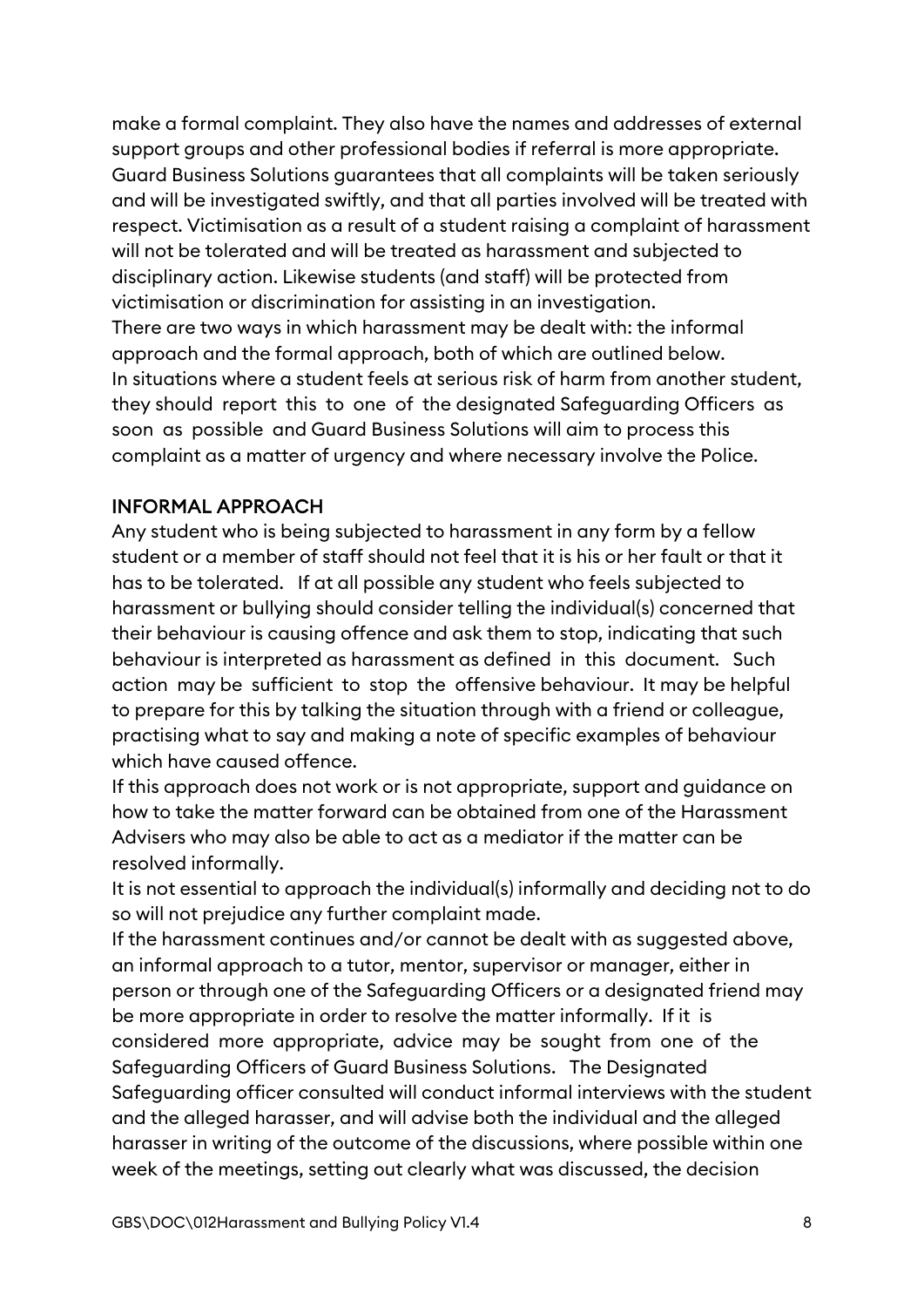made and rationale for arriving at this decision. It should be noted that Guard Business Solutions may not be able to disclose the full background details because of the need to protect confidential information.

In some cases, it may not be possible to approach someone informally or it might be inappropriate due to the seriousness of the complaint or the informal approach may not have been successful. Formal action might then be required.

# FORMAL APPROACH Stage 1

If the informal approach is not appropriate, does not result in a satisfactory outcome, and/or the harassment does not cease, the matter should be taken up by the student, designated representative in writing with the appropriate Designated Officers.

The Designated Officer will deal with the complaint as follows:

- 1. The complaint will be investigated promptly and tactfully, and in a way which meets the needs and merits of each situation. At all times confidentiality must be fully observed.
- 2. Where possible, the Designated Safeguarding Officer will inform the individual causing offence in writing where possible within one week of receipt of the letter of complaint that a formal complaint has been made in accordance with this policy and of the nature of that complaint, and that the alleged harasser has the right to seek representation from a trade union or a colleague (as appropriate).
- 3. The Designated Officer will call separate investigatory meetings with the student and the alleged harasser, together with their representatives if so desired, to attempt to resolve the matter. If both parties agree, a joint meeting may be convened instead of separate investigatory meetings. If witnesses are to be involved at the investigation stage they will be advised of the seriousness of the investigation and of the necessity for strict confidentiality.
- 4. The Designated Safeguarding Officer will, where possible within one week of completion of investigatory meetings, reply in writing to all parties advising of the outcome of the investigation.
- 5. If at any stage it is not possible to respond within the specified time limit an explanation will be given for the delay and a date given for when a response can be expected.

### Stage 2

If the outcome of Stage 1 is not satisfactory or the student continues to be aggrieved, the matter may be taken further by the student or Designated Safeguarding Officer within five days of being notified of the outcome of the investigation by writing to: